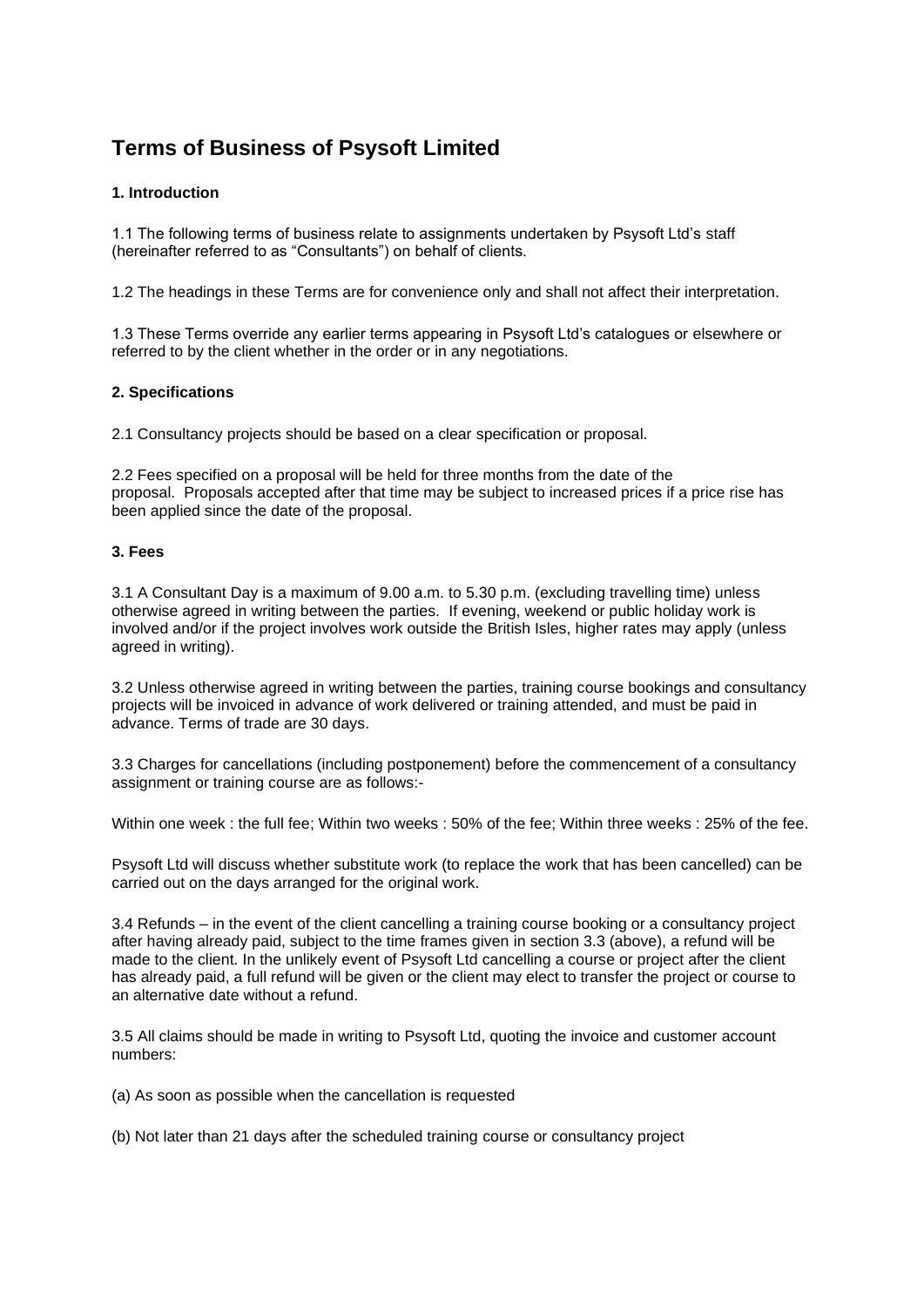3.6 If the client requests any variation to the project, Psysoft Ltd will seek to meet the request. If this results in extra time being taken then this will be charged at the then prevailing rate per Consultant Day.

3.7 Expenses incurred in the course of undertaking the project, such as travel or hotel are charged extra to the fees. Travel, subsistence and courier charges are billed at cost: car travel will be charged at the prevailing rate per mile (available on request).

3.8 Psysoft Ltd reserves the right to charge interest and costs of recovery in accordance with the Late Payment of Commercial Debts (Interest) Act 1998 (as amended).

3.9 Fees for in-house training courses include training materials unless these have to be purchased or hired from a third party (in which case they shall be supplied at a price to be agreed between the parties).

3.10 Fees are payable three weeks before the starting date of the course, or thirty days after the date of the invoice, whichever is earlier.

3.11 Where a training course is designed to lead to the award of a certificate, registration, diploma or other qualification, the award of the same is dependent upon the successful completion of the course and/or the passing of a test. Whilst Psysoft Ltd will make every effort to ensure a high standard of training and impartiality in such awards, no guarantee is given that every delegate attending will receive one.

#### **4. Intellectual Property Rights**

The copyright in the content of any work produced during or as a result of project work undertaken is the absolute property of Psysoft Ltd. The client shall not be entitled to reproduce the copyright work unless licensed by Psysoft Ltd.

## **5. Confidentiality**

Each party shall keep confidential all information obtained from the other pursuant to the contract of which these Terms are part and shall not divulge information to any third party without the other's prior written consent. Each party should ensure that its servants, agents, employees and subcontractors are bound by the provisions of this clause.

#### **6. Access**

The client will give the Consultant such access to their offices and to client information as the Consultant may require in the performance of the assignments. The client will also ensure that the Consultant has sufficient working space and facilities and will secure and keep safe all of the Consultant's and Psysoft Ltd's property.

#### **7. Liability**

7.1 Materials and training courses are supplied on the basis that Psysoft Ltd does not have any liability of any kind (including negligence) to the client or any other party arising out of the use by the client or any other person of any information or opinions expressed during the course or any materials supplied to him or out of the interpretation of any information derived from them.

7.2 The Consultant will not be required to provide the services detailed in the specification or proposal if prevented from doing so by the acts or omissions of the client or the client's personnel.

7.3 In the event of illness or other unusual circumstances, Psysoft Ltd cannot guarantee that a particular consultant will carry out the project.